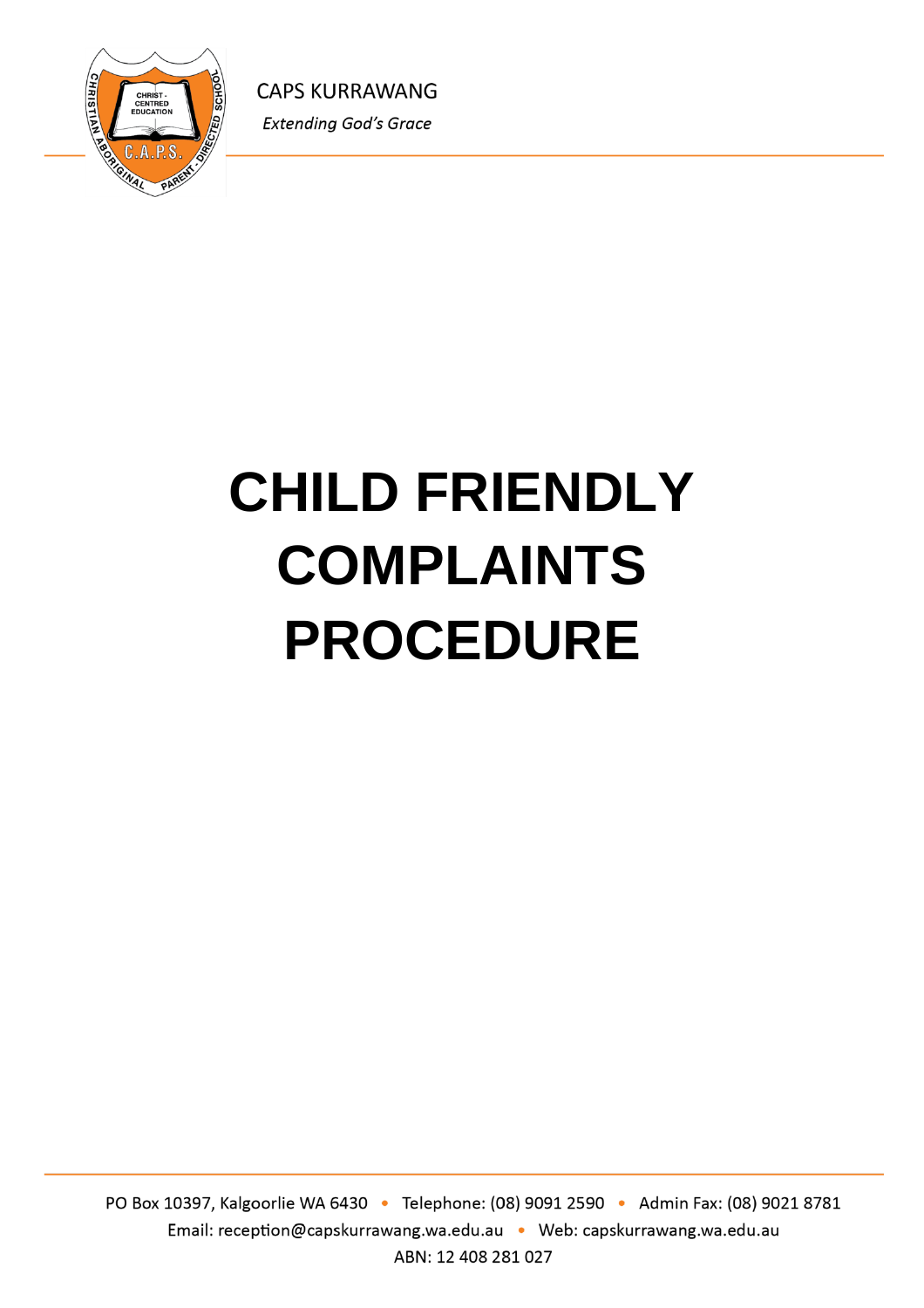| 2. What should I do before I make a complaint?  3 |
|---------------------------------------------------|
| 3. How can I make a complaint?4                   |
| 4. Who should I complain to?  4                   |
| 5. Steps in making a complaint5                   |
|                                                   |
|                                                   |
| 8. Complaint Form for Children and Young People 7 |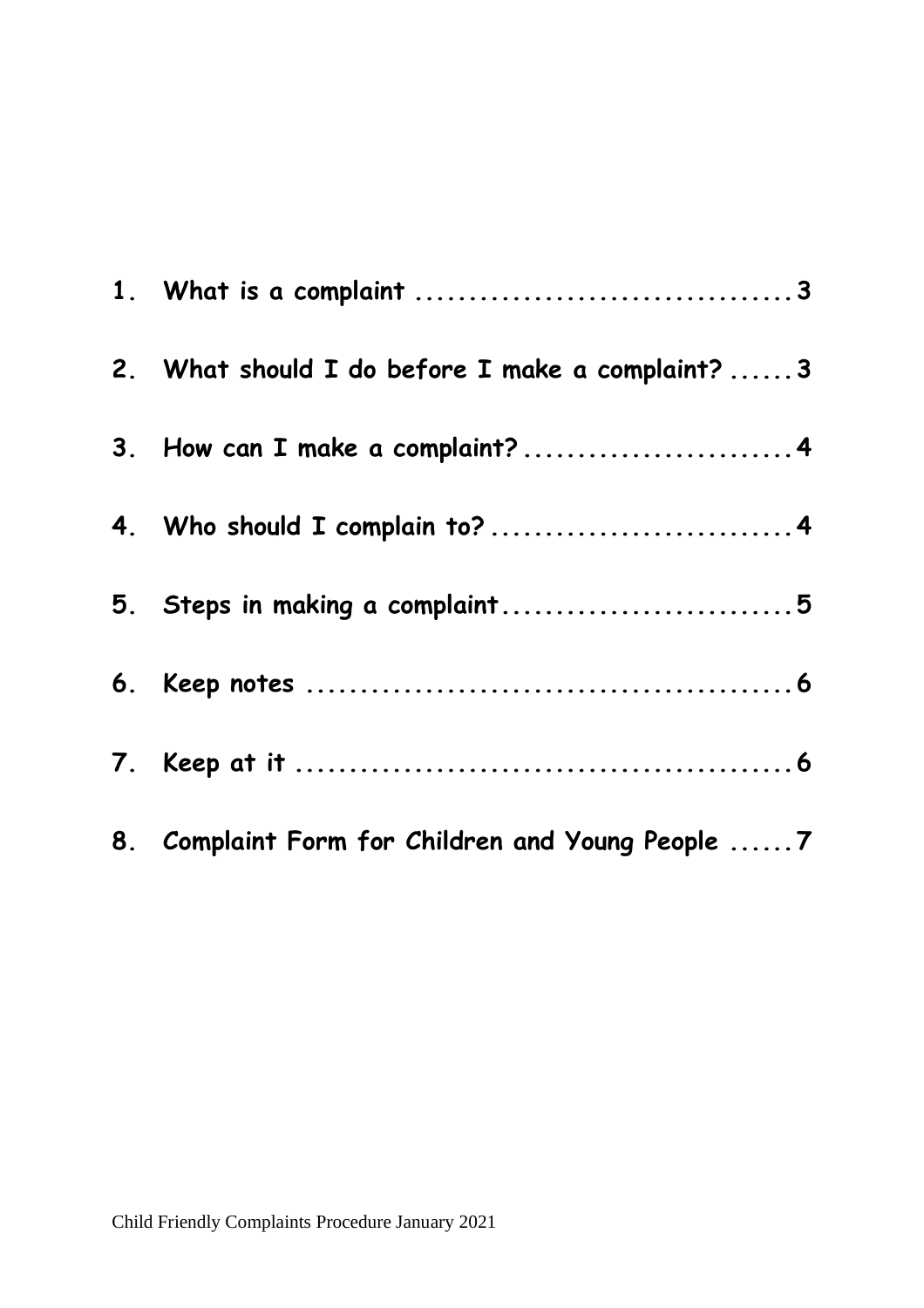## **1. What is a complaint**

At school you have a right to feel safe and secure and to tell someone how you feel, including if you are unhappy or have a concern about your care.

If you are not happy with something that happened, or is happening at school, you have aright to complain about it. This means explaining and describing something that happened to you that you didn't like



## **2. What should I do before I make a complaint?**

You might talk to someone else about it first – to another student or friend or friend or to a teacher or adult at the school – someone you trust.

Making a complaint can be scary, so you could ask them to come with you when you make the complaint if you like.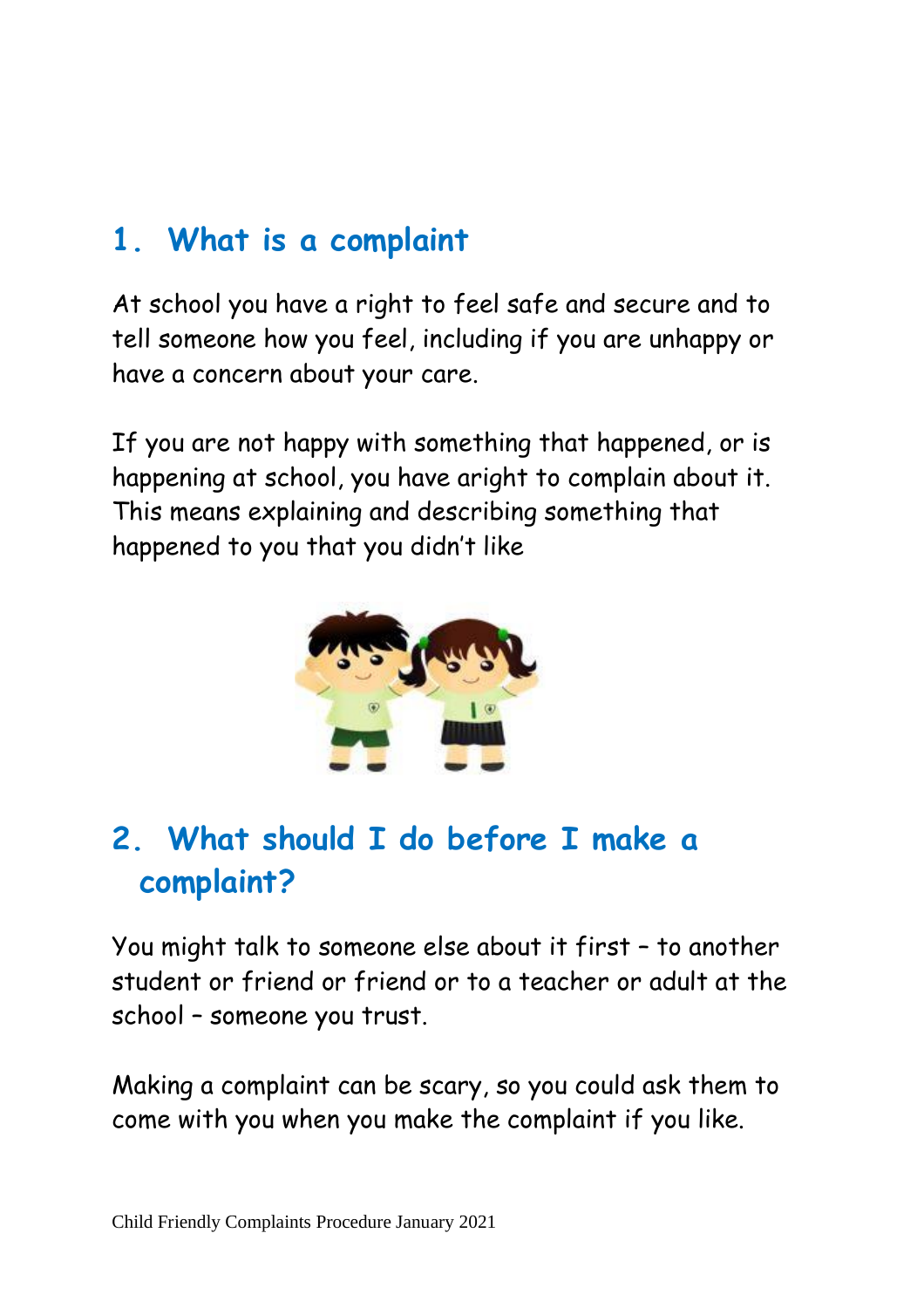## **3. How can I make a complaint?**

- You can talk to someone (see below) or
- You can go to the office and ask Aunty Rose to help you
- You can fill in the form at the end of this booklet and put it in box in the office



## **4. Who should I complain to?**

If you are in Tji-tji Pirni 2, talk to Miss Spurling If you are in Tji-tji Pirni 3, talk to Miss Meredith If you are in Tji-tji Pirni 4, talk to Miss Klein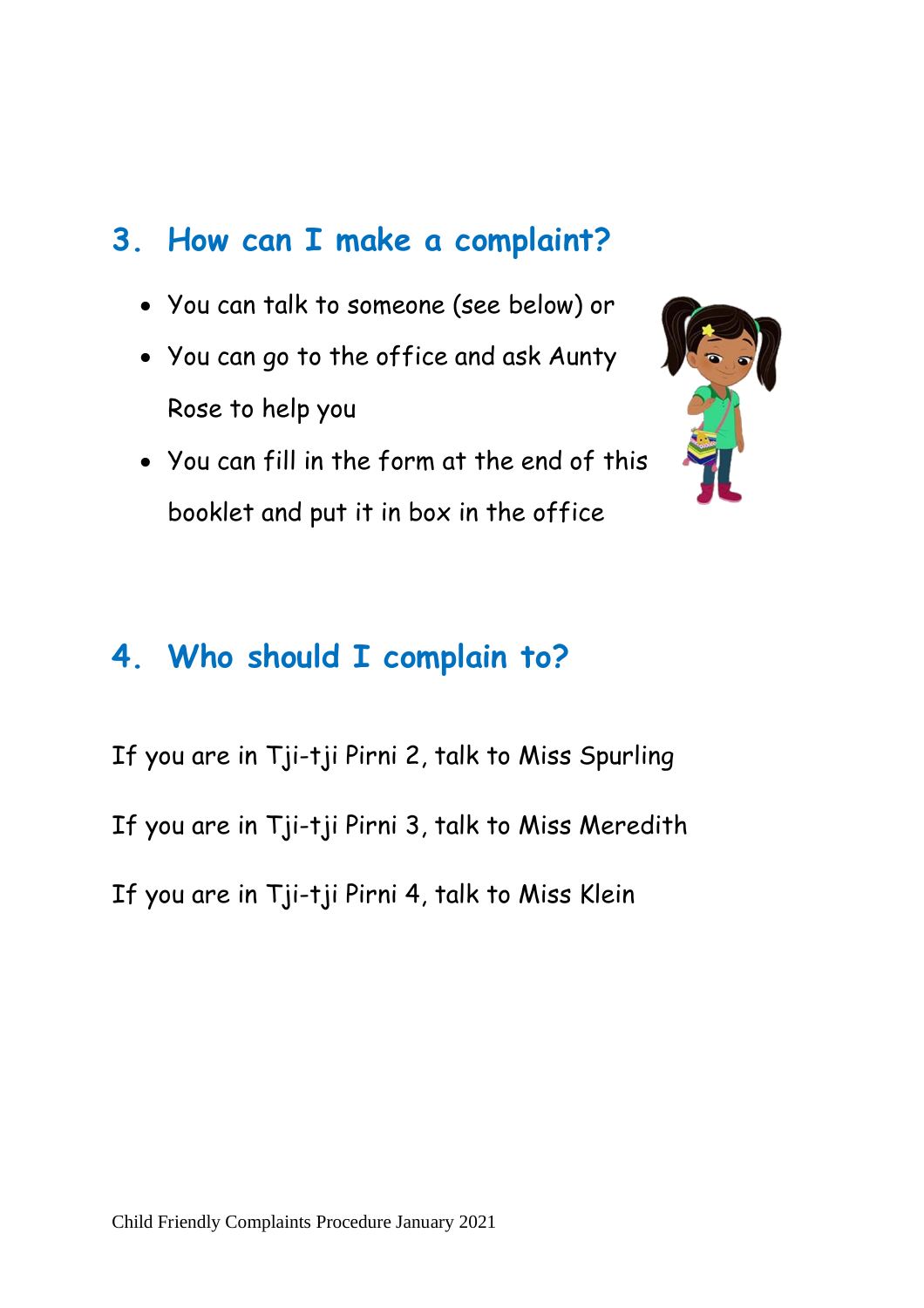## **5. Steps in making a complaint**

#### **Step 1. Plan what you want to say**

- a. Write down what you are not happy about with
- b. Or what happened that you didn't like and when it happened
- c. Write how it made/makes you feel



#### **Step 2. What would you like to happen?**

What would make you happy

## **Step 3. Go and see the person you want to talk to or make a time to talk to them later**

#### **Step 4. Be calm**

Try not to get upset or cry because they wont clearly hear what you are saying

#### **Step 5. Ask Questions**

Such as: What will happen next? When will you get back to me? Will you tell my Mum, Dad or Nana? Can you talk to my teacher/Mum please?

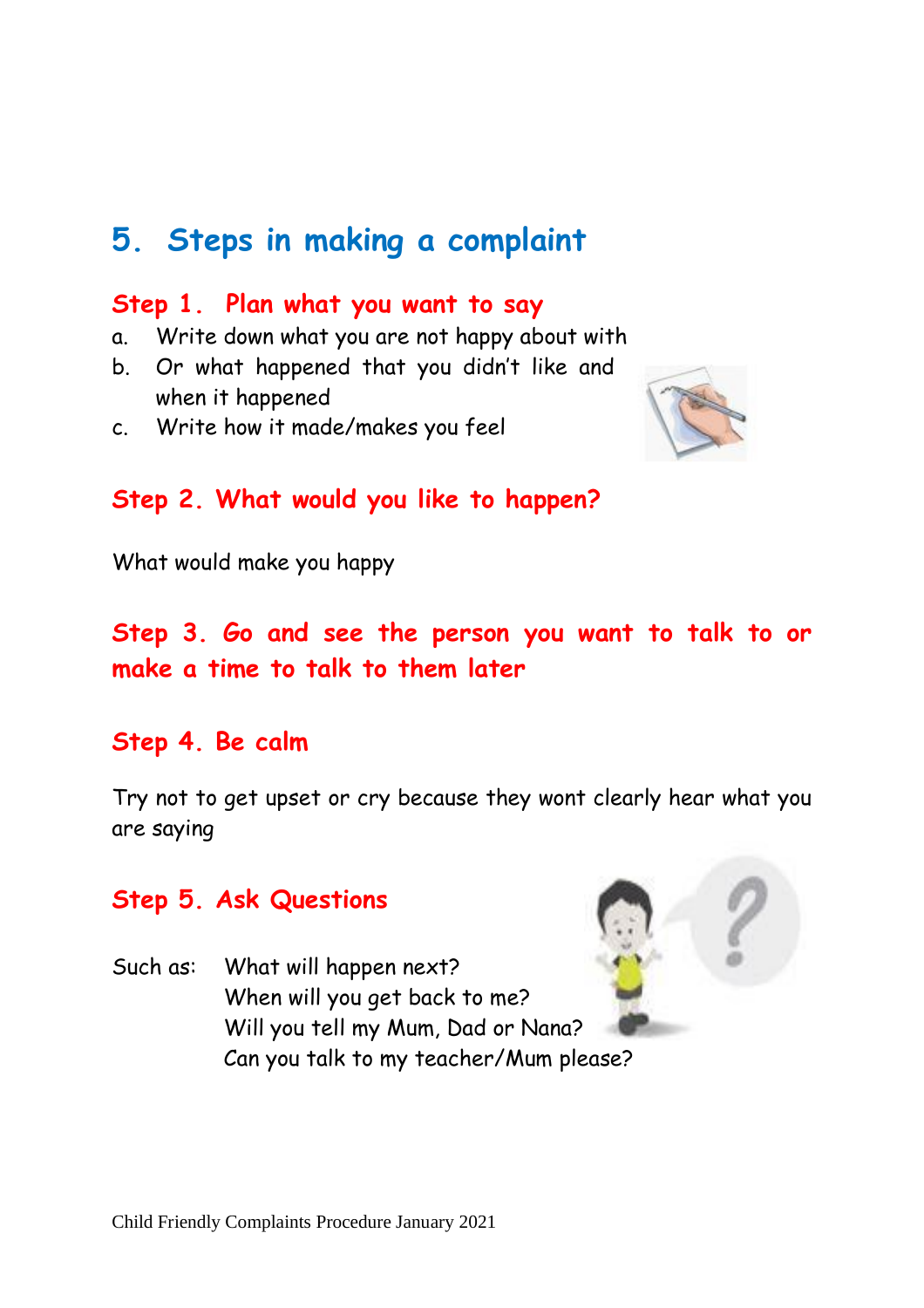## **6. Keep notes**

Write down

- Who you talked to
- The date and time
- What they promised they'd do
- When they said they'd get back to you
- How you feel about what they said
- Anything else you remember

# **7. Keep at it**

If you're not happy with what happens next (or if nothing happens), you can talk to another person like Aunty Rose or Mrs Phillips.



**We care about what happens to you!**